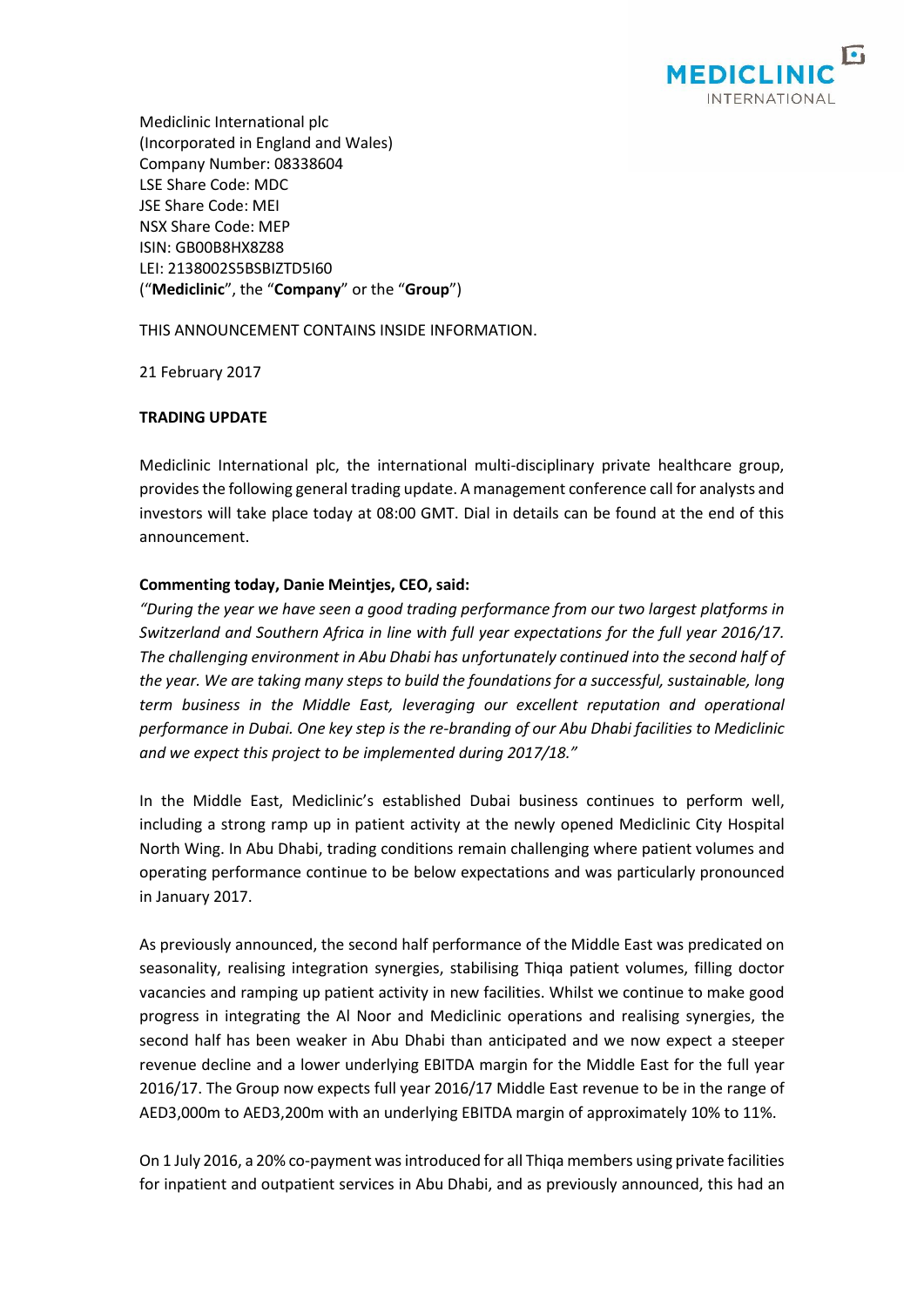immediate and significant impact on the Group's Thiqa patient volumes. Whilst the patient volume mix has stabilised, absolute Thiqa volumes are lower than previously expected.

As previously announced, in the twelve months leading up to the Al Noor combination a significant number of doctors departed from the business and this trend continued into the start of the current financial year. During the year in Abu Dhabi, Mediclinic has carried out clinical performance reviews and implemented a strategic recruitment programme of doctors in order to attract the most appropriate clinicians to fill the vacancies. The Group is making good progress, leveraging off the experience of the Dubai recruitment team, with some 90 new doctor appointments made in the Middle East since April 2016 and a further 60 doctors currently in the process of recruitment. Whilst building the foundations for a sustainable, long term business in Abu Dhabi, the extended recruitment process, combined with the necessary re-alignment of certain business and operational practices, has resulted in a further short term impact on patient and service volumes.

Following the delayed opening, Al Jowhara Hospital had its first full month of trading in January 2017. The contribution the hospital makes to the Group is expected to grow over the next financial year.

Despite the current economic and trading environment, Mediclinic has confidence in its long term Middle East growth strategy and continues to focus on building a high quality, multidisciplinary clinical service offering in Abu Dhabi that emulates the Group's market leading Dubai operation.

Significant progress has been made integrating the Al Noor and Mediclinic operations into a single business unit. AED75m of annualised cost synergies are expected to be realised during the current financial year. Also during this current year, the Group has incurred additional operating expenses and charges, in part due to aligning Al Noor with Mediclinic's business practices. The Group has identified further savings predominantly through further administrative headcount efficiencies and will continue to evaluate the current cost base across the Middle East, whilst remaining focused on the future growth opportunities.

The Group also intends to re-brand the Al Noor facilities to Mediclinic. This important strategic change reflects the ongoing and future investment in the Group's Abu Dhabi facilities, services and operating practices. As a result of this decision the Group is currently reviewing the carrying value (AED140m) and amortisation period of the Al Noor trade name. The review is expected to result in additional charges in the current and subsequent reporting periods, which will be excluded from underlying earnings.

The above financial information has not been reviewed or reported on by Mediclinic's auditors. The financial results for the review period will be published on or about Wednesday, 24 May 2017.

**Analyst and investor conference call – 08:00 GMT, Tuesday 21 February 2017** UK: +44 (0)20 3139 4830 South Africa: +27 (0)21 672 4008 Participant PIN code: 32868828#